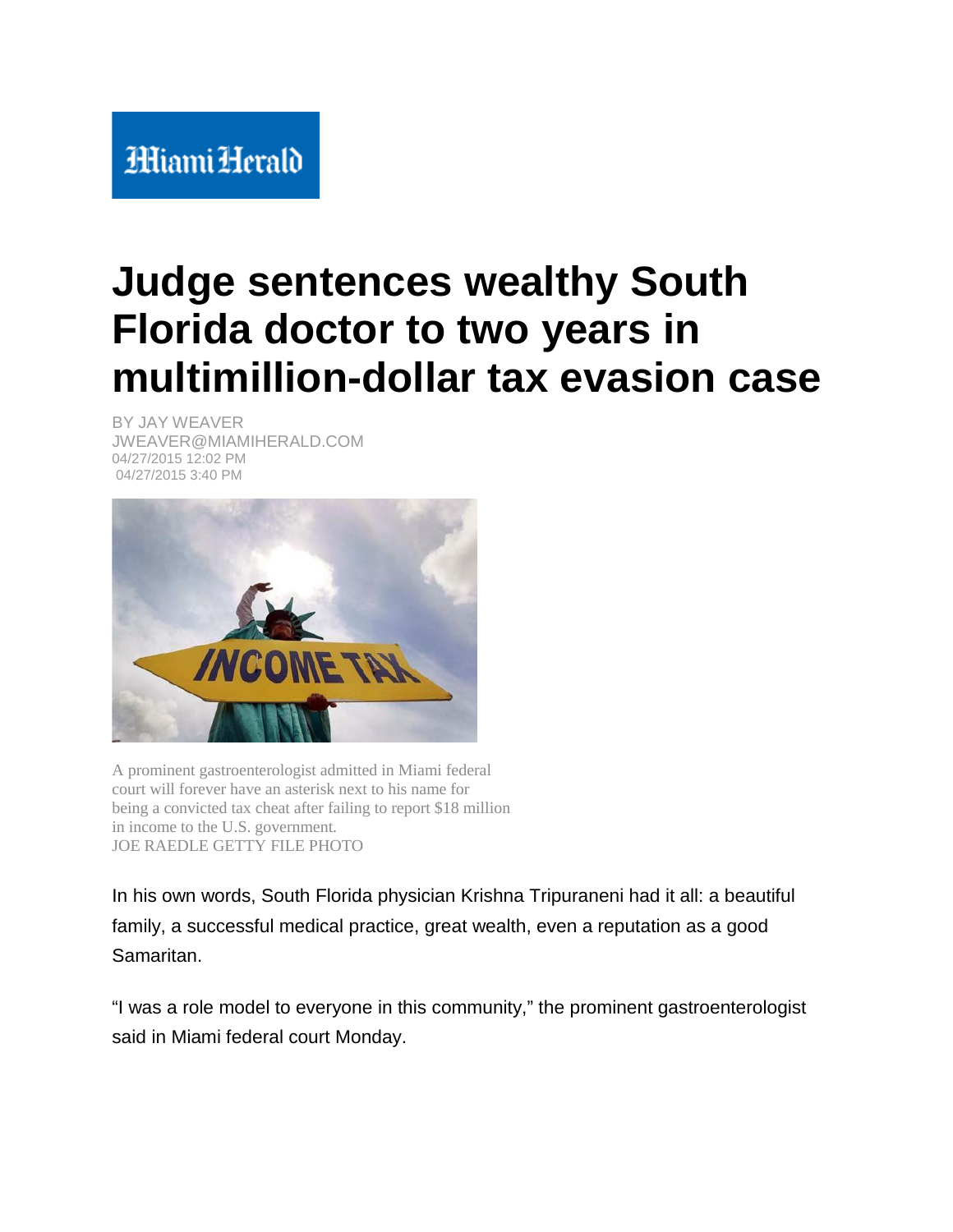But now, filled with shame, Tripuraneni said he will forever have an "asterisk" next to his name for being a convicted tax cheat who failed to report \$18 million in income to the U.S. government.

"At the end of the day, I feel I have nothing to show for it," Tripuraneni, 56, told U.S. District Judge Darrin Gayles, after noting he had come to the United States from India as an immigrant. "It's an embarrassment, and it's something I will have to take to my grave."

After his apology, Gayles gave the physician a two-year prison sentence — instead of probation sought by his defense lawyers and the maximum three years recommended by the U.S. attorney's office.

Gayles said he tried to balance the "duality" of Tripuraneni's life in crafting a fair prison sentence, taking into consideration both his "very big mistake" and his overall accomplishments. The judge also said he tried to understand why the physician committed tax evasion on such a grand scale, admitting he could not find an answer.

"Perhaps it was the need for more homes, more cars," Gayles said. "I don't understand it."

But in the end, with about 35 supporters in the courtroom, Gayles told Tripuraneni that there had to be "consequences" for his misconduct, imposing prison time along with a \$50,000 fine and 200 hours of community service after he completes his sentence.

The Palm Beach County physician, who lives in a 16,000-square-foot mansion in exclusive Manalapan with a tennis court and pool overlooking the Atlantic Ocean, must surrender to prison authorities on June 26.

At Monday's sentencing, Tripuraneni's defense attorneys, Roy Black and Marcos Beaton, dramatized the physician's "extraordinary responsibility" not only to his family but to others — including 17 years of weekly voluntary work at a hospital in the povertystricken community of Belle Glade.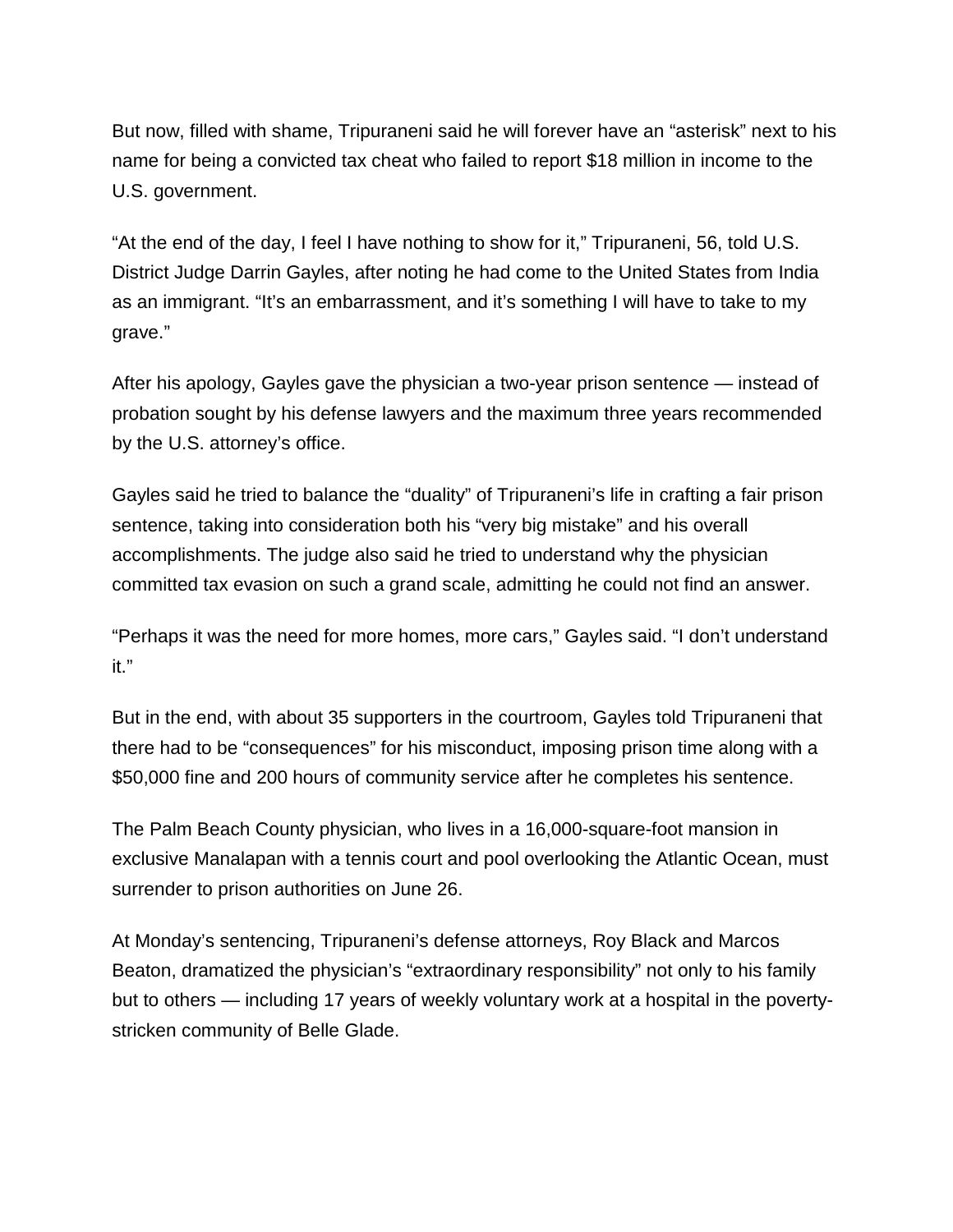"Dr. Tripuraneni doesn't just have his own family to support," Black told the judge. "The whole medical community is his family."

The physician's attorneys also highlighted his "extraordinary restitution" to the federal government, saying he has already paid dearly for his crime.

"He was a well respected doctor," Beaton said. "He is [now] a convicted felon."

Assistant U.S. Attorney Christopher Clark argued for a prison sentence up to three years, the maximum allowed for his crime.

In January, Tripuraneni pleaded guilty to a charge of tax evasion in a plea agreement, for filing a false income-tax return for 2006. But he was held liable for unpaid taxes between 2004 and 2008 under the agreement. His tax bill, with interest and penalties, added up to about \$12 million — all of which he paid to the Internal Revenue Service, including a final interest payment last week.

According to a statement filed with his plea agreement, Tripuraneni acknowledged that he used "funds" from his gastroenterology practice in Wellington and two other Palm Beach County medical businesses "to pay for expenses" on his new Manalapan home, other real estate investments and tuition payments. The oceanfront home is valued at \$12 million, public records show.

"Some of these payments were then classified as professional consulting, building repairs and miscellaneous expenses by the companies," said the statement, signed by the physician, his defense attorney, Black, and the prosecutor, Clark.

"These payments resulted in falsified profit and loss statements being provided to the tax return preparer" for both his corporate and personal returns, the statement said. "These returns were false in that the corporate returns included fraudulent business expenses … thereby understating the defendant's total income and the tax due and owing on his personal return."